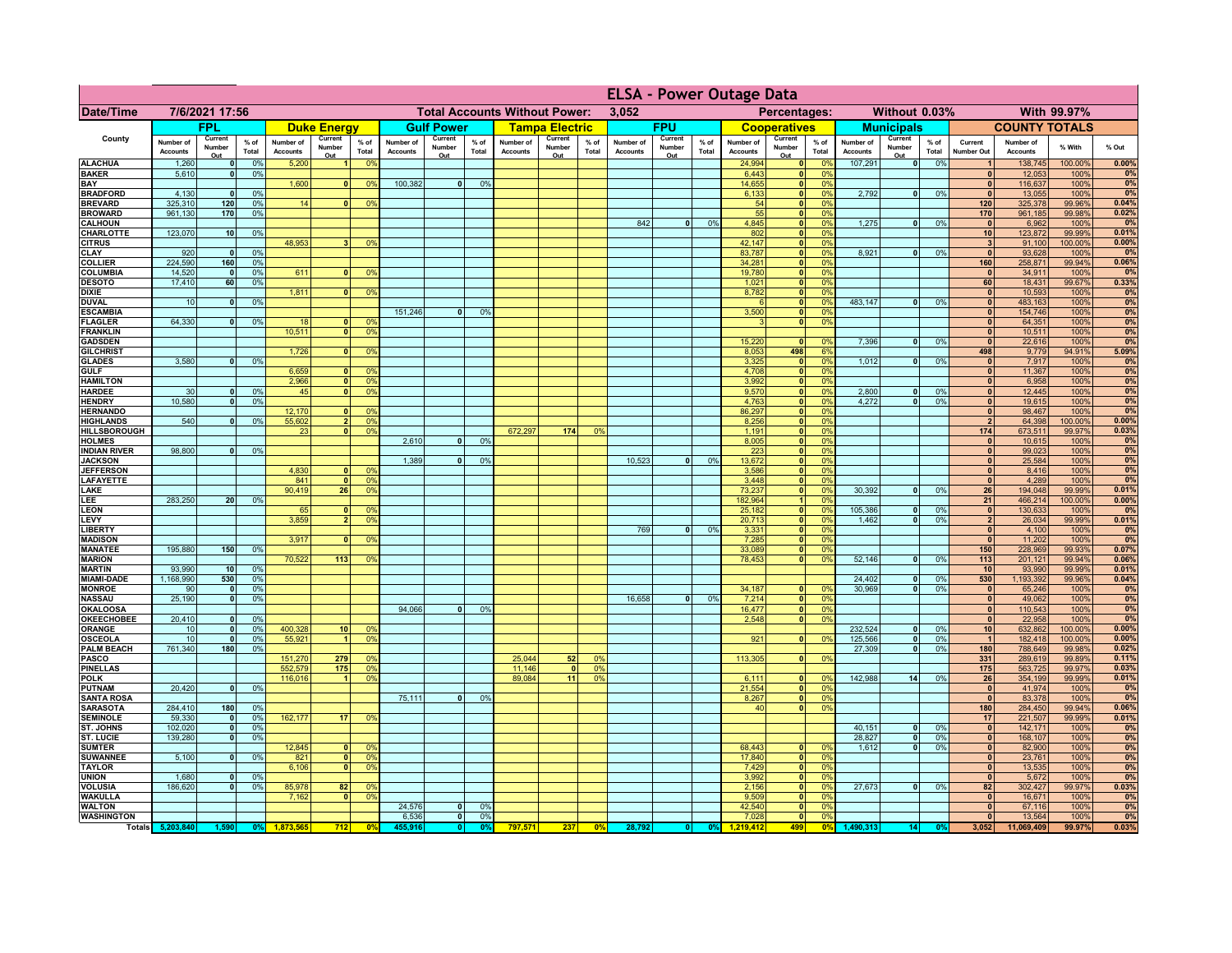## 7/6/2021 5:56 PM ELSA

| <b>Power Provider</b>                              | <b>County</b>    | <b>Number of Customers</b> | <b>Current Number Out</b> | <b>Outage Percentage</b> | <b>Estimated Restore Time</b> |
|----------------------------------------------------|------------------|----------------------------|---------------------------|--------------------------|-------------------------------|
| Florida Power and Light Company                    | MIAMI-DADE       | 1,168,990                  | 530                       | 0.05%                    | <b>TBD</b>                    |
| Central Florida Electric Cooperative               | <b>GILCHRIST</b> | 8,048                      | 498                       | 6.19%                    | TBD                           |
|                                                    |                  |                            |                           |                          |                               |
| <b>Duke Energy</b>                                 | <b>PASCO</b>     | 151,270                    | 279                       | 0.18%                    | <b>TBD</b>                    |
| Florida Power and Light Company                    | PALM BEACH       | 761,340                    | 180                       | 0.02%                    | TBD                           |
| Florida Power and Light Company                    | SARASOTA         | 284,410                    | 180                       | 0.06%                    | <b>TBD</b>                    |
| Duke Energy                                        | <b>PINELLAS</b>  | 552,579                    | 175                       | 0.03%                    | TBD                           |
| Tampa Electric Company                             | HILLSBOROUGH     | 672,297                    | 174                       | 0.03%                    | <b>TBD</b>                    |
| Florida Power and Light Company                    | <b>BROWARD</b>   | 961,130                    | 170                       | 0.02%                    | TBD                           |
| Florida Power and Light Company                    | <b>COLLIER</b>   | 224,590                    | 160                       | 0.07%                    | <b>TBD</b>                    |
| Florida Power and Light Company                    | MANATEE          | 195,880                    | 150                       | 0.08%                    | TBD                           |
| Florida Power and Light Company                    | <b>BREVARD</b>   | 325,310                    | 120                       | 0.04%                    | <b>TBD</b>                    |
| Duke Energy                                        | <b>MARION</b>    | 70,522                     | 113                       | 0.16%                    | TBD                           |
| <b>Duke Energy</b>                                 | <b>VOLUSIA</b>   |                            | 82                        | 0.10%                    | <b>TBD</b>                    |
|                                                    |                  | 85,978                     |                           |                          |                               |
| Florida Power and Light Company                    | <b>DESOTO</b>    | 17,410                     | 60                        | 0.34%                    | TBD                           |
| <b>Tampa Electric Company</b>                      | PASCO            | 25,044                     | 52                        | 0.21%                    | <b>TBD</b>                    |
| Duke Energy                                        | LAKE             | 90,419                     | 26                        | 0.03%                    | TBD                           |
| Florida Power and Light Company                    | <b>LEE</b>       | 283,250                    | 20                        | 0.01%                    | <b>TBD</b>                    |
| Duke Energy                                        | SEMINOLE         | 162,177                    | 17                        | 0.01%                    | TBD                           |
| Lakeland (Lakeland Electric)                       | <b>POLK</b>      | 128,535                    | 14                        | 0.01%                    | <b>TBD</b>                    |
| Tampa Electric Company                             | <b>POLK</b>      | 89,084                     | 11                        | 0.01%                    | TBD                           |
| Florida Power and Light Company                    | CHARLOTTE        | 123,070                    | 10                        | 0.01%                    | <b>TBD</b>                    |
| Florida Power and Light Company                    | <b>MARTIN</b>    | 93,990                     | 10                        | 0.01%                    | TBD                           |
| <b>Duke Energy</b>                                 | ORANGE           |                            | 10                        | 0.00%                    | <b>TBD</b>                    |
|                                                    |                  | 400,328                    |                           |                          |                               |
| Duke Energy                                        | <b>CITRUS</b>    | 48,953                     | 3                         | 0.01%                    | TBD                           |
| <b>Duke Energy</b>                                 | <b>HIGHLANDS</b> | 55,602                     | $\overline{2}$            | 0.00%                    | <b>TBD</b>                    |
| Duke Energy                                        | LEVY             | 3,859                      | $\overline{2}$            | 0.05%                    | TBD                           |
| <b>Duke Energy</b>                                 | <b>ALACHUA</b>   | 5,200                      | $\mathbf{1}$              | 0.02%                    | <b>TBD</b>                    |
| Lee County Electric Cooperative                    | LEE              | 182,964                    | $\mathbf{1}$              | 0.00%                    | TBD                           |
| <b>Duke Energy</b>                                 | <b>OSCEOLA</b>   | 55,921                     | $\mathbf{1}$              | 0.00%                    | <b>TBD</b>                    |
| Duke Energy                                        | <b>POLK</b>      | 116,016                    | $\mathbf{1}$              | 0.00%                    | TBD                           |
| Central Florida Electric Cooperative               | <b>ALACHUA</b>   | 935                        | $\pmb{0}$                 | 0.00%                    | <b>TBD</b>                    |
| City of Alachua                                    | <b>ALACHUA</b>   | 4,506                      | 0                         | 0.00%                    | TBD                           |
| City of Newberry                                   |                  |                            | $\pmb{0}$                 |                          | <b>TBD</b>                    |
|                                                    | <b>ALACHUA</b>   | 2,185                      |                           | 0.00%                    |                               |
| Clay Electric Cooperative                          | <b>ALACHUA</b>   | 24,059                     | 0                         | 0.00%                    | <b>TBD</b>                    |
| Florida Power and Light Company                    | <b>ALACHUA</b>   | 1,260                      | $\mathbf 0$               | 0.00%                    | <b>TBD</b>                    |
| Gainesville (Gainesville Regional Utilities - GRU) | <b>ALACHUA</b>   | 100,600                    | 0                         | 0.00%                    | TBD                           |
| Clay Electric Cooperative                          | <b>BAKER</b>     | 2,765                      | $\pmb{0}$                 | 0.00%                    | <b>TBD</b>                    |
| Florida Power and Light Company                    | <b>BAKER</b>     | 5,610                      | 0                         | 0.00%                    | TBD                           |
| Okefenoke Rural Electric Membership Corporation    | <b>BAKER</b>     | 3,678                      | $\mathbf 0$               | 0.00%                    | <b>TBD</b>                    |
| Duke Energy                                        | BAY              | 1,600                      | 0                         | 0.00%                    | TBD                           |
| Gulf Coast Electric Cooperative, Inc.              | <b>BAY</b>       | 14,655                     | $\mathbf 0$               | 0.00%                    | <b>TBD</b>                    |
| <b>Gulf Power Company</b>                          | BAY              | 100,382                    | 0                         | 0.00%                    | Restored                      |
| City of Starke                                     | <b>BRADFORD</b>  | 2,792                      | $\mathsf{O}\xspace$       | 0.00%                    | <b>TBD</b>                    |
|                                                    | <b>BRADFORD</b>  |                            | 0                         | 0.00%                    | TBD                           |
| Clay Electric Cooperative                          |                  | 6,133                      |                           |                          |                               |
| Florida Power and Light Company                    | <b>BRADFORD</b>  | 4,130                      | $\mathbf 0$               | 0.00%                    | <b>TBD</b>                    |
| Duke Energy                                        | <b>BREVARD</b>   | 14                         | 0                         | 0.00%                    | TBD                           |
| Peace River Electric Cooperative, Inc.             | <b>BREVARD</b>   | 54                         | $\mathbf 0$               | 0.00%                    | <b>TBD</b>                    |
| Lee County Electric Cooperative                    | <b>BROWARD</b>   | 55                         | $\pmb{0}$                 | 0.00%                    | TBD                           |
| City of Blountstown                                | CALHOUN          | 1,275                      | $\mathbf 0$               | 0.00%                    | TBD                           |
| Florida Public Utilities Corporation               | CALHOUN          | 842                        | 0                         | 0.00%                    | Restored                      |
| Gulf Coast Electric Cooperative, Inc.              | CALHOUN          | 2,013                      | $\mathbf 0$               | 0.00%                    | <b>TBD</b>                    |
| West Florida Electric Cooperative, Inc.            | CALHOUN          | 2,832                      | 0                         | 0.00%                    | TBD                           |
| Lee County Electric Cooperative                    | CHARLOTTE        | 802                        | $\mathbf 0$               | 0.00%                    | <b>TBD</b>                    |
|                                                    |                  |                            | 0                         | 0.00%                    | TBD                           |
| Sumter Electric Cooperative, Inc.                  | <b>CITRUS</b>    | 15,647                     |                           |                          |                               |
| Withlacoochee River Electric Cooperative, Inc.     | <b>CITRUS</b>    | 26,500                     | $\mathbf 0$               | 0.00%                    | <b>TBD</b>                    |
| Clay Electric Cooperative                          | CLAY             | 83,787                     | 0                         | 0.00%                    | TBD                           |
| Florida Power and Light Company                    | <b>CLAY</b>      | 920                        | $\mathsf{O}\xspace$       | 0.00%                    | <b>TBD</b>                    |
| Green Cove Springs Electric                        | CLAY             | 4,041                      | 0                         | 0.00%                    | TBD                           |
| Jacksonville (JEA)                                 | <b>CLAY</b>      | 4,880                      | $\pmb{0}$                 | 0.00%                    | <b>TBD</b>                    |
| Lee County Electric Cooperative                    | COLLIER          | 34,281                     | 0                         | 0.00%                    | TBD                           |
| Clay Electric Cooperative                          | <b>COLUMBIA</b>  | 17,751                     | $\mathsf{O}\xspace$       | 0.00%                    | <b>TBD</b>                    |
| Duke Energy                                        | COLUMBIA         | 611                        | 0                         | 0.00%                    | TBD                           |
| Florida Power and Light Company                    | <b>COLUMBIA</b>  | 14,520                     | $\mathbf 0$               | 0.00%                    | TBD                           |
|                                                    |                  |                            |                           |                          |                               |
| Suwannee Valley Electric Cooperative, Inc.         | COLUMBIA         | 2,029                      | 0                         | 0.00%                    | TBD                           |
| Peace River Electric Cooperative, Inc.             | <b>DESOTO</b>    | 1,021                      | $\mathbf 0$               | 0.00%                    | <b>TBD</b>                    |
| Central Florida Electric Cooperative               | <b>DIXIE</b>     | 8,143                      | 0                         | 0.00%                    | TBD                           |
| Duke Energy                                        | <b>DIXIE</b>     | 1,811                      | $\mathbf 0$               | 0.00%                    | <b>TBD</b>                    |
| <b>Tri-County Electric Cooperative</b>             | <b>DIXIE</b>     | 639                        | 0                         | 0.00%                    | TBD                           |
| Clay Electric Cooperative                          | <b>DUVAL</b>     | 6                          | $\mathbf 0$               | 0.00%                    | <b>TBD</b>                    |
| Florida Power and Light Company                    | <b>DUVAL</b>     | 10                         | 0                         | 0.00%                    | TBD                           |
| Jacksonville (JEA)                                 | <b>DUVAL</b>     | 464,250                    | $\mathbf 0$               | 0.00%                    | <b>TBD</b>                    |
| Jacksonville Beach (Beaches Energy Services)       | <b>DUVAL</b>     | 18,897                     | 0                         | 0.00%                    | TBD                           |
|                                                    |                  |                            | $\mathbf 0$               |                          | <b>TBD</b>                    |
| Escambia River Electric Cooperative, Inc.          | <b>ESCAMBIA</b>  | 3,500                      |                           | 0.00%                    |                               |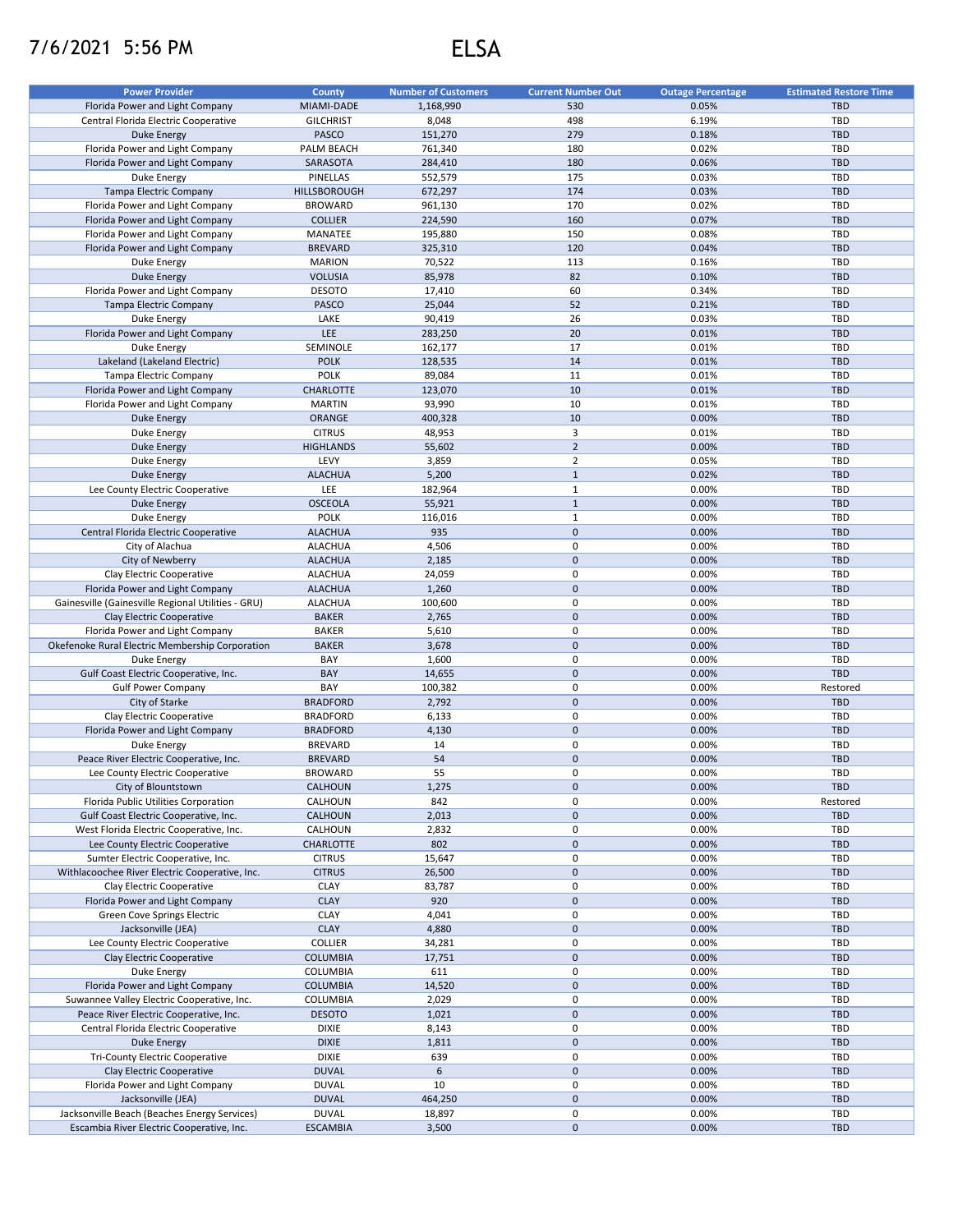## 7/6/2021 5:56 PM ELSA

|                                                | <b>ESCAMBIA</b>     | 151,246      | 0            | 0.00% | Restored   |
|------------------------------------------------|---------------------|--------------|--------------|-------|------------|
| <b>Gulf Power Company</b>                      |                     |              |              |       |            |
| Clay Electric Cooperative                      | <b>FLAGLER</b>      | 3            | $\mathbf{0}$ | 0.00% | <b>TBD</b> |
| Duke Energy                                    | <b>FLAGLER</b>      | 18           | 0            | 0.00% | TBD        |
| Florida Power and Light Company                | <b>FLAGLER</b>      | 64,330       | $\pmb{0}$    | 0.00% | <b>TBD</b> |
| Duke Energy                                    | <b>FRANKLIN</b>     | 10,511       | 0            | 0.00% | TBD        |
| Chattahoochee Electric                         | <b>GADSDEN</b>      | 1,173        | $\mathbf{0}$ | 0.00% | <b>TBD</b> |
| City of Havana                                 | GADSDEN             | 1,455        | 0            | 0.00% | TBD        |
|                                                |                     |              |              |       |            |
| City of Quincy                                 | <b>GADSDEN</b>      | 4,768        | $\pmb{0}$    | 0.00% | <b>TBD</b> |
| Talquin Electric Cooperative, Inc.             | GADSDEN             | 15,220       | 0            | 0.00% | TBD        |
| Clay Electric Cooperative                      | <b>GILCHRIST</b>    | 5            | $\pmb{0}$    | 0.00% | <b>TBD</b> |
| Duke Energy                                    | <b>GILCHRIST</b>    | 1,726        | $\pmb{0}$    | 0.00% | TBD        |
| City of Moore Haven                            | <b>GLADES</b>       | 1,012        | $\mathbf 0$  | 0.00% | <b>TBD</b> |
| Florida Power and Light Company                | <b>GLADES</b>       | 3,580        | 0            | 0.00% | TBD        |
| Glades Electric Cooperative, Inc.              | <b>GLADES</b>       | 3,325        | $\mathbf 0$  | 0.00% | <b>TBD</b> |
|                                                |                     |              |              |       |            |
| Duke Energy                                    | <b>GULF</b>         | 6,659        | 0            | 0.00% | TBD        |
| Gulf Coast Electric Cooperative, Inc.          | <b>GULF</b>         | 4,708        | $\pmb{0}$    | 0.00% | <b>TBD</b> |
| Duke Energy                                    | <b>HAMILTON</b>     | 2,966        | 0            | 0.00% | TBD        |
| Suwannee Valley Electric Cooperative, Inc.     | <b>HAMILTON</b>     | 3,992        | $\pmb{0}$    | 0.00% | <b>TBD</b> |
| City of Wauchula                               | HARDEE              | 2,800        | $\pmb{0}$    | 0.00% | <b>TBD</b> |
| <b>Duke Energy</b>                             | HARDEE              | 45           | $\pmb{0}$    | 0.00% | <b>TBD</b> |
| Florida Power and Light Company                | HARDEE              | 30           | 0            | 0.00% | TBD        |
|                                                |                     |              |              |       |            |
| Glades Electric Cooperative, Inc.              | HARDEE              | $\mathbf{0}$ | $\pmb{0}$    |       | <b>TBD</b> |
| Peace River Electric Cooperative, Inc.         | HARDEE              | 9,570        | 0            | 0.00% | TBD        |
| City of Clewiston                              | <b>HENDRY</b>       | 4,272        | $\pmb{0}$    | 0.00% | <b>TBD</b> |
| Florida Power and Light Company                | <b>HENDRY</b>       | 10,580       | 0            | 0.00% | <b>TBD</b> |
| Glades Electric Cooperative, Inc.              | <b>HENDRY</b>       | 4,009        | $\pmb{0}$    | 0.00% | <b>TBD</b> |
| Lee County Electric Cooperative                | <b>HENDRY</b>       | 754          | 0            | 0.00% | TBD        |
| Duke Energy                                    | <b>HERNANDO</b>     | 12,170       | $\pmb{0}$    | 0.00% | <b>TBD</b> |
| Sumter Electric Cooperative, Inc.              | <b>HERNANDO</b>     | 191          | $\mathbf 0$  | 0.00% | TBD        |
|                                                |                     |              |              |       |            |
| Withlacoochee River Electric Cooperative, Inc. | <b>HERNANDO</b>     | 86,106       | $\pmb{0}$    | 0.00% | <b>TBD</b> |
| Florida Power and Light Company                | <b>HIGHLANDS</b>    | 540          | $\mathbf 0$  | 0.00% | <b>TBD</b> |
| Glades Electric Cooperative, Inc.              | <b>HIGHLANDS</b>    | 7,945        | $\pmb{0}$    | 0.00% | <b>TBD</b> |
| Peace River Electric Cooperative, Inc.         | <b>HIGHLANDS</b>    | 311          | 0            | 0.00% | TBD        |
| <b>Duke Energy</b>                             | HILLSBOROUGH        | 23           | $\mathbf 0$  | 0.00% | <b>TBD</b> |
| Peace River Electric Cooperative, Inc.         | HILLSBOROUGH        | 1,191        | 0            | 0.00% | TBD        |
| Choctawhatchee Electric Cooperative            | <b>HOLMES</b>       | 321          | $\mathbf 0$  | 0.00% | <b>TBD</b> |
|                                                |                     |              | 0            |       |            |
| <b>Gulf Power Company</b>                      | <b>HOLMES</b>       | 2,610        |              | 0.00% | Restored   |
| West Florida Electric Cooperative, Inc.        | <b>HOLMES</b>       | 7,684        | $\mathbf 0$  | 0.00% | <b>TBD</b> |
| City of Vero Beach                             |                     |              |              |       |            |
|                                                | <b>INDIAN RIVER</b> | 0            | 0            |       | TBD        |
| Florida Power and Light Company                | <b>INDIAN RIVER</b> | 98,800       | $\pmb{0}$    | 0.00% | <b>TBD</b> |
| Peace River Electric Cooperative, Inc.         | <b>INDIAN RIVER</b> | 223          | $\pmb{0}$    | 0.00% | <b>TBD</b> |
| Florida Public Utilities Corporation           | <b>JACKSON</b>      | 10,523       | $\pmb{0}$    | 0.00% | Restored   |
| Gulf Coast Electric Cooperative, Inc.          |                     |              |              |       | TBD        |
|                                                | <b>JACKSON</b>      | 51           | 0            | 0.00% |            |
| <b>Gulf Power Company</b>                      | <b>JACKSON</b>      | 1,389        | $\mathbf 0$  | 0.00% | Restored   |
| West Florida Electric Cooperative, Inc.        | <b>JACKSON</b>      | 13,621       | $\pmb{0}$    | 0.00% | <b>TBD</b> |
| <b>Duke Energy</b>                             | <b>JEFFERSON</b>    | 4,830        | $\pmb{0}$    | 0.00% | <b>TBD</b> |
| <b>Tri-County Electric Cooperative</b>         | <b>JEFFERSON</b>    | 3,586        | 0            | 0.00% | TBD        |
| Central Florida Electric Cooperative           | LAFAYETTE           | 10           | $\pmb{0}$    | 0.00% | <b>TBD</b> |
| Duke Energy                                    | LAFAYETTE           | 841          | $\mathbf 0$  | 0.00% | TBD        |
|                                                |                     |              |              |       |            |
| Suwannee Valley Electric Cooperative, Inc.     | LAFAYETTE           | 3,391        | $\mathbf 0$  | 0.00% | <b>TBD</b> |
| <b>Tri-County Electric Cooperative</b>         | LAFAYETTE           | 47           | 0            | 0.00% | TBD        |
| City of Leesburg                               | LAKE                | 24,500       | $\mathbf 0$  | 0.00% | <b>TBD</b> |
| City of Mount Dora                             | LAKE                | 5,892        | 0            | 0.00% | <b>TBD</b> |
| Clay Electric Cooperative                      | LAKE                | 2,284        | $\pmb{0}$    | 0.00% | <b>TBD</b> |
| Sumter Electric Cooperative, Inc.              | LAKE                | 70,953       | 0            | 0.00% | TBD        |
| City of Tallahassee                            | <b>LEON</b>         | 105,386      | $\pmb{0}$    | 0.00% | <b>TBD</b> |
| Duke Energy                                    | LEON                | 65           | 0            | 0.00% | TBD        |
|                                                |                     |              |              |       | <b>TBD</b> |
| Talquin Electric Cooperative, Inc.             | <b>LEON</b>         | 25,182       | $\pmb{0}$    | 0.00% |            |
| Central Florida Electric Cooperative           | LEVY                | 18,371       | 0            | 0.00% | TBD        |
| City of Williston                              | LEVY                | 1,462        | $\pmb{0}$    | 0.00% | TBD        |
| Clay Electric Cooperative                      | LEVY                | 671          | 0            | 0.00% | TBD        |
| Sumter Electric Cooperative, Inc.              | LEVY                | 1,671        | $\mathbf 0$  | 0.00% | <b>TBD</b> |
| Florida Public Utilities Corporation           | LIBERTY             | 769          | 0            | 0.00% | Restored   |
| Talquin Electric Cooperative, Inc.             | <b>LIBERTY</b>      | 3,331        | $\mathbf 0$  | 0.00% | TBD        |
| Duke Energy                                    | <b>MADISON</b>      | 3,917        | 0            | 0.00% | TBD        |
| <b>Tri-County Electric Cooperative</b>         | <b>MADISON</b>      | 7,285        | $\pmb{0}$    | 0.00% | <b>TBD</b> |
|                                                |                     |              |              |       |            |
| Peace River Electric Cooperative, Inc.         | MANATEE             | 33,089       | 0            | 0.00% | <b>TBD</b> |
| Central Florida Electric Cooperative           | <b>MARION</b>       | 9            | $\pmb{0}$    | 0.00% | <b>TBD</b> |
| Clay Electric Cooperative                      | <b>MARION</b>       | 16,459       | 0            | 0.00% | TBD        |
| Ocala (Ocala Electric Utility)                 | <b>MARION</b>       | 52,146       | $\pmb{0}$    | 0.00% | <b>TBD</b> |
| Sumter Electric Cooperative, Inc.              | <b>MARION</b>       | 61,985       | 0            | 0.00% | TBD        |
| Homestead                                      | MIAMI-DADE          | 24,402       | $\pmb{0}$    | 0.00% | <b>TBD</b> |
| Florida Keys Electric Cooperative              | <b>MONROE</b>       | 34,187       | 0            | 0.00% | TBD        |
| Florida Power and Light Company                | <b>MONROE</b>       | 90           | $\pmb{0}$    | 0.00% | TBD        |